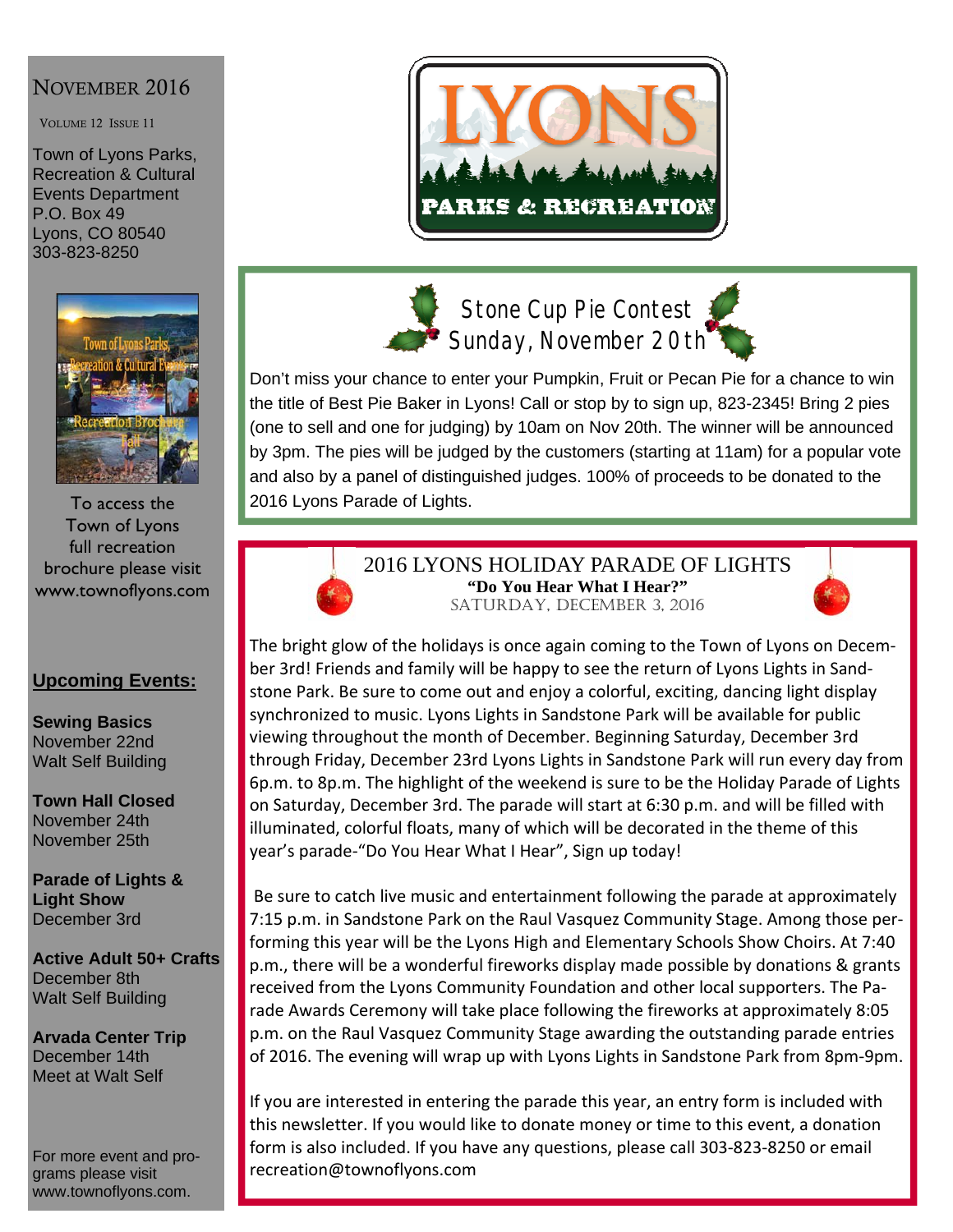## **Open Basketball**

Indoor Basketball is available this year at the Lyons Elementary School Gymnasium as a drop in.

| Age:   | $18+$                                |
|--------|--------------------------------------|
| Fee:   | \$5 per drop in                      |
| Dates: | <b>Every Thursday</b>                |
|        | September 1- March 23                |
|        | No Use Nov. 24, Dec 22, 29, March 30 |
| Time:  | 8-9:30pm                             |
|        | Location: Lyons Elementary Gym       |

#### Active Adult 50+ Craft Making

The Town of Lyons Parks and Recreation is pleased to offer a fun crafting and social experience. We will craft a useful item that you will love in your home or as a gift!

**Age: 50+ Fee: FREE Dates: December 8th Time: 12:30-2:00 PM Location: Walt Self Building Instructor: Lori LeGault Size: Minimum 5/ Maximum 15 Deadline to Register: 1 week prior** 

#### **Active Adult 50+ Hiking**

Let's get out and enjoy our local trails now that it's cooling down! You will need to be able to get yourself to the trail head. Please bring a small backpack with water, hat, sunscreen, snacks/lunch.

| 50+                                            |
|------------------------------------------------|
| <b>FREE</b>                                    |
| November 8th - Picture Rock Trail              |
| Time: 10:00 AM-1:00 PM                         |
| <b>Instructor: Lori LeGault</b>                |
| Minimum 5/ Maximum 15                          |
| Deadline to Register: 3 days prior to the hike |
|                                                |

#### **Learn Sewing Basics**

This class is for youth who are ready to learn the basics of sewing. Our local Lyons sewing friends will be instructing and helping youth learn the art of using a sewing machine. Please bring your sewing machine. You may be asked to bring specific materials for the project.

| Age:        | $10+$                                 |
|-------------|---------------------------------------|
| Fee:        | <b>FREE</b>                           |
| Days:       | Nov. 22nd                             |
| Times:      | 3:30-5:00 PM                          |
| Location:   | <b>Walt Self Building Basement</b>    |
| Instructor: | <b>Clair DeVito and other helpers</b> |
|             | Deadline to Register: 1 week prior    |

#### **Active Adult 50+ Trip to the Denver Art Museum**

The Town of Lyons is happy to provide an exciting trip to do a Denver Art Museum Highlights Tour. Transportation will be provided by VIA . We will do the tour upon arrival, lunch, and then have some time to look around the museum before we come back.

**Age: 50+ Fee: FREE admission, bring money for lunch Date: November 10th Time: Leave from Walt Self at 9AM Deadline to Register: 1 week prior** 

### Arvada Center

A Trip to the Arvada Center to see the musical *"I'll Be Home for Christmas."* has been scheduled for December. This play is set in 1969. The Bright family prepares for their annual Christmas variety show, one of the most watched and anticipated television events of the year. I'll Be Home for Christmas is set in the hours leading up to and during the live TV broadcast, featuring rich costumes, great dance numbers and exciting new music along with many seasonal favorites. Attendees will get to the Arvada Center in time to eat lunch first, possibly walk the gallery a little bit, and then enjoy the show.

| Age:      | 50+                                       |  |
|-----------|-------------------------------------------|--|
| Fee:      | \$5.00 (boxed lunch will be provided)     |  |
| Day:      | December 14th                             |  |
| Times:    | <b>Leaving from Walt Self Building at</b> |  |
|           | 10:30 AM, Returning at 4:00 PM            |  |
| Location: | <b>Estes Park Museum</b>                  |  |
| Size:     | Minimum 5/ Maximum 20                     |  |
|           | Deadline to Register: November 14th       |  |

### Lyons Kids Kayaking Kicks Off at Centennial Pool

The Town of Lyons Department of Parks, Recreation & Cultural Events would like to invite Lyons youth and their parents to join them in Longmont at Centennial Pool to learn the basics of kayaking. The purpose of these open pool sessions is to prepare young kayakers for opportunities to participate in upcoming summer kayaking programs and learn basic kayaking skills in a comfortable environment. Sessions will be offered on Fridays starting January 13th- April 14th, 2017. Open Pool sessions will be held from 7:00pm-8:30pm at Centennial Pool in Longmont on the corner of Alpine and Mtn. View. There will be an ACA certified instructor on site. the cost is \$85 as long as participants register by January 13, 2017. Drop in rates will be \$10.00/ session. Participants must be skilled swimmers and parents must provide transportation to and from the site. The Department has a limited amount of equipment it will lease to students.

| Age:   | 7-16                                        |
|--------|---------------------------------------------|
| Fee:   | \$85.00                                     |
| Dates: | January 13, 2017-April 14, 2017             |
| Time:  | 7:00 PM-8:30 PM                             |
|        | <b>Instructor: ACA Certified Instructor</b> |
| Size:  | Minimum 5/ Maximum 15                       |

#### **Raising Resilient Children in a Stressful World**

The Town of Lyons in partnership with the Lyons Elementary School PTO is pleased to welcome Boulder Psychological Services to educate and empower parents on three pertinent youth topics. The first topic is Raising Resilient Children in a Stressful World and is a community discussion on parenting in our turbulent times and how to prepare our children for the challenges ahead. We will provide complimentary childcare and dinner at this event to those who register.

Age: PreK-5<sup>th</sup> Grade parents **Fee: FREE Date: November 15th, 2016 Time: 6:00 PM-7:30 PM Location: Lyons Elementary School Deadline to Register: November 11th**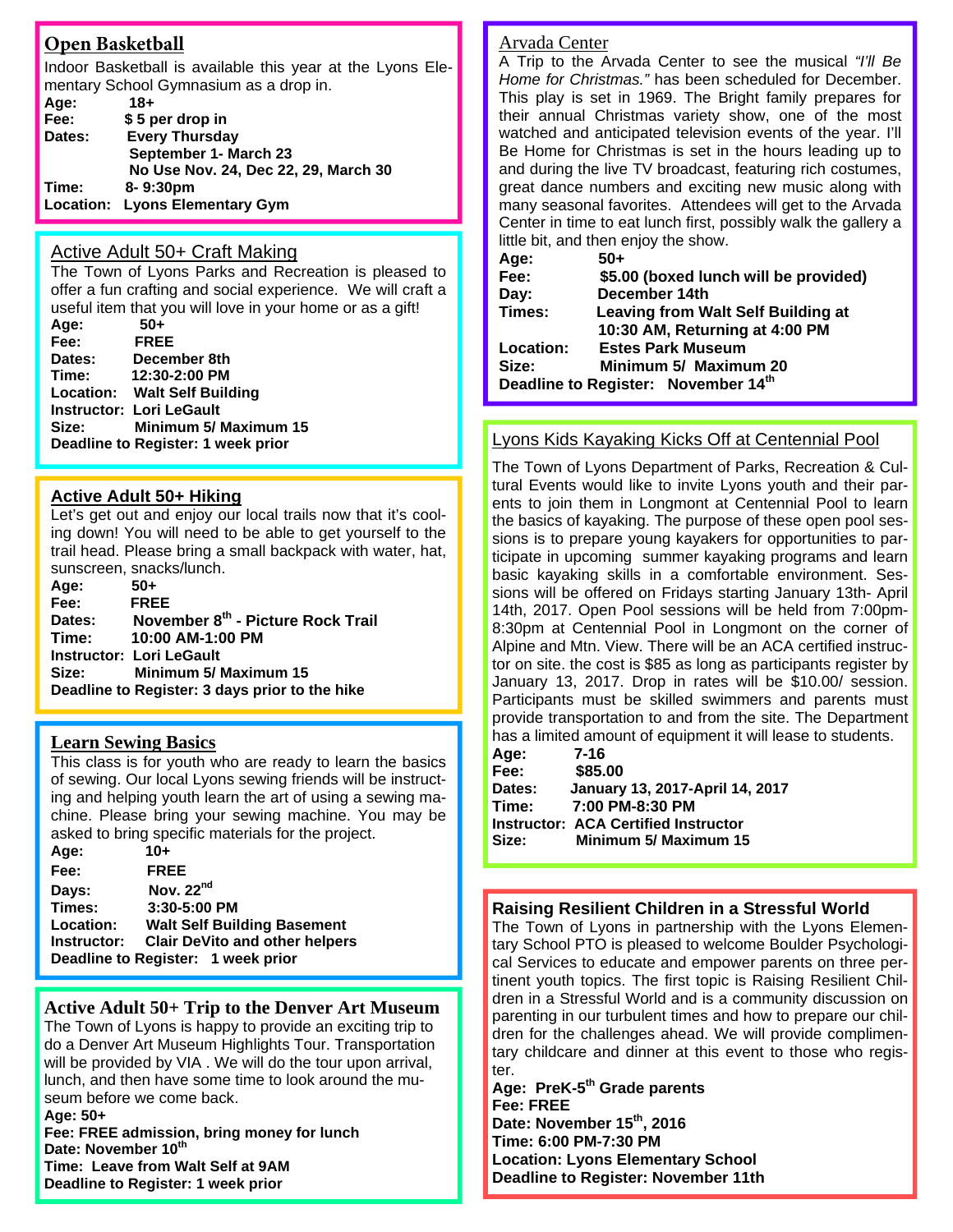| PLEASE CHECK HERE FOR NAME/ADDRESS CHANGE                                                          |  |
|----------------------------------------------------------------------------------------------------|--|
|                                                                                                    |  |
| (please list both names)<br><b>Contact Name:</b>                                                   |  |
| Which of the Following Applies to You?: (Circle One)                                               |  |
| Individual Family Group Organization Business Church Band                                          |  |
| <b>Phone Number: Home Contract Business</b>                                                        |  |
| <b>Mailing Address:</b> Mailing Address:<br>Mailing Address<br>$\Gamma$ ity<br><b>State</b><br>7in |  |

 **Individual Family Group Organization Business Church Band Phone Number: Home\_\_\_\_\_\_\_\_\_\_\_\_\_\_\_\_\_ Business\_\_\_\_\_\_\_\_\_\_\_\_\_\_\_\_\_\_\_\_\_\_\_\_ Mailing Address:\_\_\_\_\_\_\_\_\_\_\_\_\_\_\_\_\_\_\_\_\_\_\_\_\_\_\_\_\_\_\_\_\_\_\_\_\_\_\_\_\_\_\_\_\_\_\_\_\_\_\_\_\_\_\_ Mailing Address E-Mail Address: Type of Entry/Division: (Circle One) Float Marching Motorized Youth Horse Band Other** 

**Other (please specify):** 

**Will you be creating an entry based on this year's theme: "Do You Hear What I Hear"? yes no** 

**Estimated Number of Participants (number of vehicles, people on float/marching):\_\_** 

**\*\*ENTRY DESCRIPTION: REQUIRED (include make and model of vehicle, horse pulling what, total**  length including tow vehicle, special requirements-be specific/use back if needed)

**\_\_\_\_\_\_\_\_\_\_\_\_\_\_\_\_\_\_\_\_\_\_\_\_\_\_\_\_\_\_\_\_\_\_\_\_\_\_\_\_\_\_\_\_\_\_\_\_\_\_\_\_\_\_\_\_\_\_\_\_\_\_\_\_\_\_\_\_\_\_\_\_\_\_\_\_\_\_\_\_\_\_\_\_\_\_\_\_\_\_\_\_** 

#### **Waiver:**

I, as the above listed participant, who has signed the form below, expressly understand and agree that neither the Town of Lyons, Colorado (a municipal corporation) nor any of its officers, agents, volunteers, assistants or employees shall be held responsible or made the subject of any claim seeking to assess damage or liability for or arising from personal injury or property damage, whether resulting from negligence of the Town, its officers, agents, volunteers, assistants or employees as a result of the actual or proposed participation of any participant in this event and I further agree to<br>indemnify and hol that others participating in my group are aware that they are responsible for themselves. I understand that the decision of any and all judges is final. By signing this form I acknowledge that I have read and agree to adhere to all rules.

Signature: <u>Date:</u>

**\_\_\_\_\_\_\_\_\_\_\_\_\_\_\_\_\_\_\_\_\_\_\_\_\_\_\_\_\_\_\_\_\_\_\_\_\_\_\_\_\_\_\_\_\_\_\_\_\_\_\_\_\_\_\_\_\_\_\_\_\_\_\_\_\_\_\_\_\_\_\_\_\_**  Please Return Your Entry To: Town of Lyons \*\*\*No Live Santa Displays\*\*\*  **Holiday Parade of Lights \*\*\*No Throwing Candy\*\*\* P.O. Box 49 Lyons, CO 80540** *2016 Theme: Do You Hear What I Hear?* 

### *\*\*PLEASE CALL TO BE TAKEN OFF MAILING LIST—303-823-8250*

#### **\*\*PLEASE NOTE\*\***

Spaces will be assigned by December 2nd, 2016. All parade entries which register on or before November 28, 2016 will not have to pay a registration fee. All entries received after November 28, 2016 will incur a \$15.00 late entry fee and will be located at the rear of the parade.

Awards/gifts will be awarded for all division winners (see above). Awards & cash prizes will also be given for "Best Use of Lights" , "Best Representation of Theme" and "Overall Parade Winner". You may obtain your parade location (position) number after December 2nd, 2016 at the Lyons Town Hall (located at 432 5th Avenue) or by contacting Lyons Department of Parks and Recreation at the below listed number.

On Saturday, December 3rd, 2016 the Lyons Holiday Parade of Lights will begin at 6:30 pm sharp. All parade entries must be in line at the staging area on Second Avenue and Highway 66 (former Valley Bank) at 5:45 pm for prejudging. The parade area will be open for line up beginning at 5 pm. Please direct all other questions to Lyons Department of Parks and Recreation @ 303-823-8250 email: recreation@townoflyons.com fax: 303- 823-8257